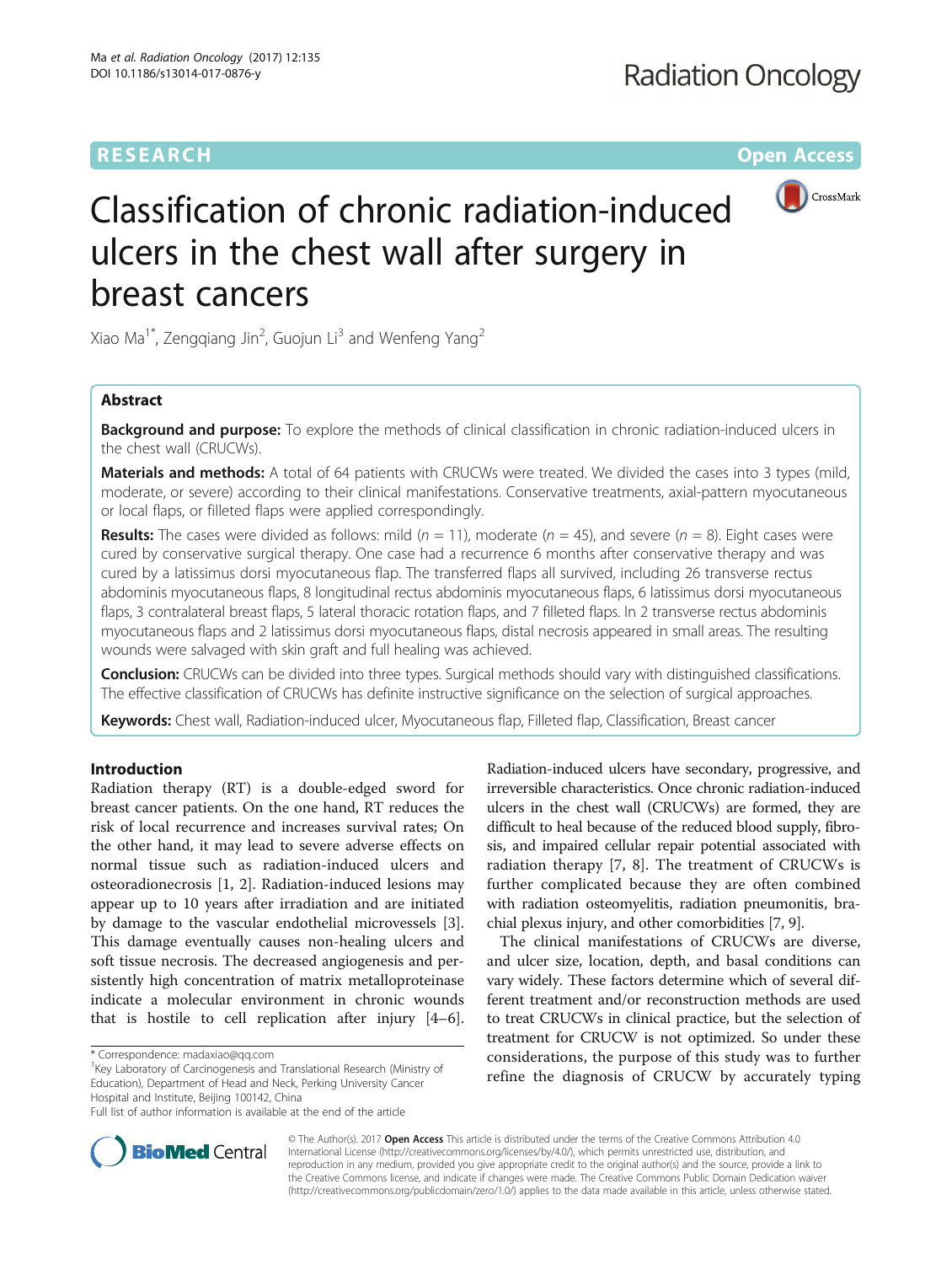CRUCW severity according to its clinical manifestations to guide clinical treatment.

We divided 64 cases of CRUCW into 3 types according to clinical manifestations. Conservative treatments, rotation of axial-pattern myocutaneous and local flaps, or filleted flaps were applied correspondingly.

## Materials and methods

## Patient selection

We searched the patient records at our institution and identified 64 patients who had been diagnosed with CRUCW from January 2001 to December 2012. CRUCW was defined as an ulcer or ulcers in the irradiated region of the chest wall after mastectomy. Biopsies were performed prior to treatment planning to eliminate the possibility of cancer recurrence or radiation-induced sarcoma. If a CRUCW was confirmed, surgical management was required. This study was approved by the local Research Ethics Board, and informed consent was obtained from all patients. Patient follow-up period was 2.6 years (range 1–4). The ulcer repairing situation was assessed by professionals.

## Data collection

We obtained demographic, clinical, and treatment information as well as follow up from the patients' records. The following clinical and CRUCW characteristics were recorded: ulcer size, position, shape, and depth; granulation tissue of the ulcer base, surrounding skin color and texture, morphology and function of the upper limbs, and presence of associated bone necrosis or heart and lung disease.

## Classification for CRUCW

Prior to classification for CRUCW, all patients underwent computed tomography, magnetic resonance imaging, X-ray imaging, ultrasonography, and electromyography. Emphasis was placed on whether the CRUCW was associated with radiation pneumonitis, collarbone and/or rib osteonecrosis, and/or radioactive brachial plexus injury.

The LENT-SOMA (late effects of normal tissue– subjective, objective, management, and analytic criteria) of breast scale represents a good tool to score toxicity after RT. While surgical treatment is chosen for CRUCW, this scale lacks clear guidance. Thus, we divided the CRUCWs into three types based on its clinical manifestations: 1) mild type: the ulcer area was less than  $10cm^2$ ; the depth reached the subcutaneous layer; and there was a relatively healthy granulation tissue in ulcer base without any upper limb movement disorder; 2) moderate type: the ulcer area was larger than  $10 \text{cm}^2$  and was accompanied by partial bone exposure in ulcer base without health granulation tissue, and partially upper limb sensory as well as motor disorders; and 3) severe type: the

ulcer area was larger than 100cm<sup>2</sup>, and was accompanied by obvious collarbone and/or rib osteonecrosis in ulcer base, as well as complete loss of upper limb function (Table 1).

## Treatment and evaluation

The patients were treated with one of the following three surgical methods: (1) Conservative therapy: simple debridement was performed until healthier basal granulation tissue appeared. Then the wounds were covered with silver sulfadiazine dressings or Vaseline gauze. The dressing could be changed every 2–3 days according to the rate of drainage. After 2007, a vacuum sealing drainage (VSD) apparatus was adopted for processing wounds. The VSD system could be changed for once or twice during the wound-healing process. Stamp skin grafting was used to cover the wound when the basal granulation tissue began growing well. (2) Axial-pattern flaps and local flaps: once the ulcer became larger, basal conditions worsened, more severe fibrosis of the surrounding skin emerged, or bone tissue exposure and/or necrosis occurred, a vascularized flap became necessary. After debridement, the wound

Table 1 CRUCW classification

| Characteristics            | $CRUCWs(N = 64)$ |                    |                   |  |  |
|----------------------------|------------------|--------------------|-------------------|--|--|
|                            | Mild $(N = 11)$  | $Modernet(N = 45)$ | Severe( $N = 8$ ) |  |  |
| Area ( $cm2$ )             |                  |                    |                   |  |  |
| $\leq 10$                  | 11               | 16                 | 7                 |  |  |
| >100                       | $\Omega$         | 29                 | 1                 |  |  |
| Depth                      |                  |                    |                   |  |  |
| subcutaneous               | 11               | 0                  | $\mathbf{0}$      |  |  |
| muscle layer               | 0                | 22                 | $\mathbf{0}$      |  |  |
| pleural layer or<br>deeper | $\Omega$         | 23                 | 8                 |  |  |
| Skin fibrosis              |                  |                    |                   |  |  |
| mild                       | 11               | 15                 | 0                 |  |  |
| severe                     | 0                | 30                 | 8                 |  |  |
| Radiation pneumonitis      |                  |                    |                   |  |  |
| yes                        | $\Omega$         | 11                 | 8                 |  |  |
| no                         | 11               | 34                 | $\Omega$          |  |  |
| Ribs and/or collarbone ORN |                  |                    |                   |  |  |
| yes                        | 0                | 12                 | 8                 |  |  |
| no                         | 11               | 33                 | 0                 |  |  |
| Lymphedema, arm            |                  |                    |                   |  |  |
| $\leq 6$ cm                | 11               | 34                 | $\Omega$          |  |  |
| $>6$ cm                    | $\Omega$         | 11                 | 8                 |  |  |
| Brachial neuropathy        |                  |                    |                   |  |  |
| yes                        | 0                | $\overline{4}$     | 8                 |  |  |
| no                         | 11               | 41                 | 0                 |  |  |

Abbreviation: CRUCWs Chronic radiation-induced ulcers in chest wall, ORN osteonecrosis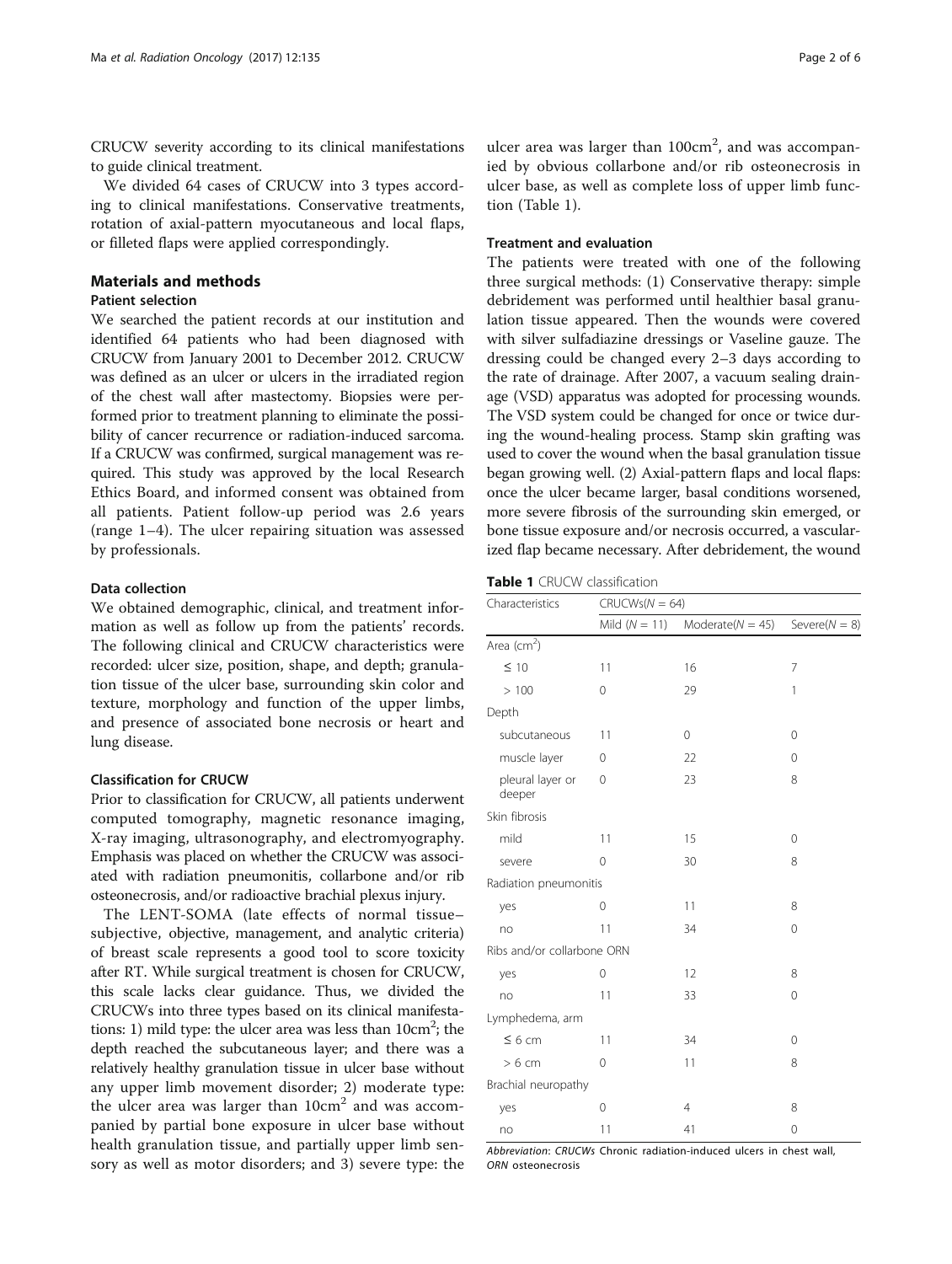was repaired using one of a variety of flaps, the most popular of which were the rectus abdominis myocutaneous flaps (RAM), latissimus dorsi myocutaneous flaps (LDM), and contralateral breast and lateral thoracic rotation flaps. (3) Filleted flaps: when the CRUCW was accompanied by a severely function-impaired upper limb due to irreversible and chronic progressive brachial plexus injury and lymphedema, the ulcers became huge wounds that were hard to repair with conventional methods, left necrotic ribs and collarbone exposed, and caused the patients to suffer from refractory and excruciating pain. After the patient's opinion was carefully solicited, filleted flaps from the dysfunctional ipsilateral upper limbs were used to repair the wounds. All the patients' wounds were cured within 1–4 years after follow up.

## Statistical analysis

The frequency distributions of patient characteristics, including age, duration of disease, the total doses of radiation, CRUCWs classifications and reconstruction methods were calculated and summarized. The SPSS 19.0 statistical software package is used to process data. The Pearson Chi-square test and Fisher's exact test were used to compare differences between categorical variables as appropriate. All tests of statistical significance were two-tailed with a  $p$  value of 0.05 or less considered significant.

## Results

#### Patient characteristics

The 64 patients were exclusively female, aged 22 to 75 years with a mean age of 54 years (Table 2). Ulcers emerged from 3 to 24 years after radiotherapy, with an average duration of 11 years. The severity of CRUCWs had an obvious dose-effect relationship with the radiation dose ( $p < 0.001$ ). Furthermore, the CRUCW type

| <b>Table 2</b> Baseline characteristics |
|-----------------------------------------|
|-----------------------------------------|

| Factors                         | CRUCWs $(n = 64)$         | р          |                     |         |
|---------------------------------|---------------------------|------------|---------------------|---------|
|                                 | Mild $(n = 11)$ Moderate  | $(n = 45)$ | Severe<br>$(n = 8)$ |         |
| Ages (years)                    |                           |            |                     | < 0.001 |
| Median (range)                  | 39.8 (22–61) 47.3 (34–68) |            | 64.5 (57-75)        |         |
| <60                             | 9                         | 39         | 1                   |         |
| >60                             | $\mathfrak{D}$            | 6          | 7                   |         |
| Duration of disease<br>(years)  |                           |            |                     | 0.011   |
| $\leq 10$                       | 9                         | 22         | 1                   |         |
| >10                             | $\mathcal{P}$             | 23         | 7                   |         |
| Total amount of radiation (cGy) |                           |            |                     |         |
| $\leq 5000$                     | 10                        | 19         | 0                   |         |
| > 5000                          | 1                         | 26         | 8                   |         |

Abbreviation: CRUCWs Chronic radiation-induced ulcers in chest wall

was associated with the age of onset and course of disease. In older patients and those with longer course of CRUCW, the degree of radiation damage was more severe ( $p < 0.001$ ;  $p = 0.011$ ).

## Classification

The 64 CRUCWs were divided into mild ( $n = 11$ ), moderate ( $n = 45$ ), and severe ( $n = 8$ ) types.

## Therapies and complications

Among the mild CRUCWs, 8 cases were cured by conservative surgical treatment. In 2 cases in young patients, the CRUCW was repaired by a transverse rectus abdominis myocutaneous flap (TRAM) with an acceptable aesthetic outcome (Figure [1\)](#page-3-0). One case had a recurrence 6 months after conservative surgical treatment and was cured by a LDM flap. Among the 45 medium CRUCW cases, 23 were reconstructed with TRAM flaps (Figure [2](#page-3-0)), 10 with LRAM flaps, 6 with LDM flaps, 3 with CLB flaps, and 5 with LTR flaps. Two of the TRAM flaps and 2 of the LDM flaps developed small areas of distal necrosis. The resulting wounds were salvaged with skin grafts, and full healing was achieved. Eight severe CRUCWs were treated by 7 filleted flaps (Figure [3\)](#page-4-0) and 1 TRAM flap. One filleted flap developed a postoperative infection due to incomplete clavicle debridement and formed a chronic fistula, resulting in delayed healing due to anti-inflammatory treatment and another debridement. After 1 to 4 years' follow-up, all the wounds were cured (Table [3](#page-4-0)).

## **Discussion**

Based on the clinical features and severity of complications, we divided CRUCWs into 3 types: mild, moderate, and severe. This classification may help and guide surgeons for appropriate diagnosis and treatment for CRUCW. Clinically, we found that, except for mild CRUCWs with healthy basal granulation tissue, which could be cured by wound dressing and conservative treatment, most of the ulcers in our study had fibrosis in and around the base and scar tissue with a poor blood supply, which required skin or muscle flaps with a good blood supply to cover the wound.

In our study, we demonstrated that the severity of CRUCWs has an obvious dose-effect relationship with the radiation dose. Furthermore, CRUCW severity increased with the age of onset and latency. Previous studies [\[10](#page-5-0)–[12\]](#page-5-0) have shown that the irradiation method, the presence of chemotherapy, the patient's own tolerance to radiation, and other factors may influence the emergence of radiation injury. Further study is needed to more precisely delineate the effects of these and other factors, alone and in combination, on radiation injury.

Our CRUCW classification method is a useful supplement to the LENT-SOMA breast module. The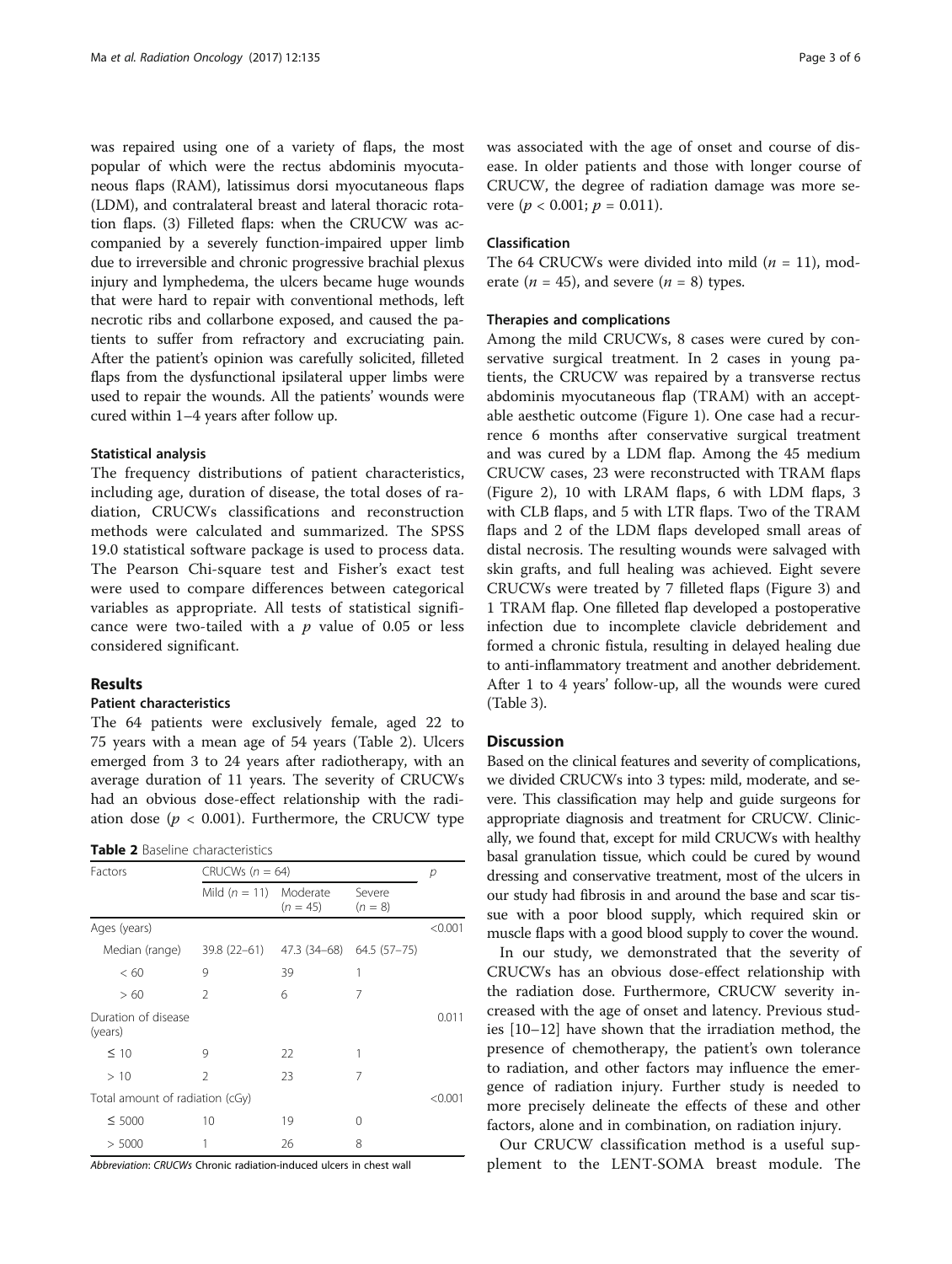<span id="page-3-0"></span>

patient had a high aesthetic requirement. **b** TRAM flap was designed to repair the wound. c One year after the surgery the TRAM flap reconstruction had healed completely

LENT-SOMA scoring system, first published in 1995, has become widely used within the past few years [[13](#page-5-0)]. The LENT-SOMA system is a good tool for scoring radiation toxicity; however, many of its recommendations have been designed for use in clinical trials of new treatment methods and little attention has been given to the rather different needs of routine practice [[14](#page-5-0)]. The purpose of this article is to guide the surgical treatment for CRUCW by further refinement of diagnosis of it. Therefore, the mild type could be completely cured by conservative therapy; debridement followed by immediate coverage with axial-pattern myocutaneous or local flaps might be the best choice for treatment of the moderate type; and the filleted flaps should be considered for severe type.

One severe CRUCW case in our study had a longterm fistula after the first operation due to incomplete debridement of the necrotic collarbone and needed another debridement to remove necrotic tissue and heal the wound. Surgical debridement should follow the principle of great breadth and depth control. Great breadth means the area of the surgical resection should be large enough to not only include the ulcer but also any apparent radiological changes to the skin tissue around the ulcer.

This ensures that the transferred muscle flap will be attached to relatively healthy skin with an adequate blood supply. At the same time, any obvious radiation-induced osteomyelitis of the sternum, ribs, or clavicle should be excised. Bone lesions appear as gray-black with a soft or waxy texture, and affected bone marrow cavities have no bleeding points. Depth control means the debridement depth should be controlled outside the pleural cavity. Generally, the pleura have good tolerance to radiotherapy, and it is likely to bring infection into the thoracic cavity if the pleural cavity is opened. Thus, we use a blade to carefully scrape the fibrotic pleura until a little bleeding of the base can be seen. Then, the transferred muscle flap with a rich blood supply can nourish the deep tissue and achieve a clear biological benefit.

Compared with skin flaps, muscle flaps have a good blood supply, an abundant amount of tissue, and transferred muscle that can be used to fill deep defects. Therefore, for more complex CRUCWs, muscle flaps are our clinical choice. The RAM flap, one of the oldest myocutaneous flaps, is used for thoracic wall reconstruction and breast reconstruction [\[15](#page-5-0), [16\]](#page-5-0). It is one of the most commonly used flaps in reconstructive surgery because of its constant pedicle, rich amount of tissue, and



Fig. 2 a A 56-year-old patient underwent 65-Gy radiation treatment due to breast cancer after tumor ablation. A moderate CRUCW was observed with 3-4 necrotic ribs in the center of the CRUCW. **b** A TRAM flap was designed to repair the wound. c Two years after the surgery the radiation ulcer had healed completely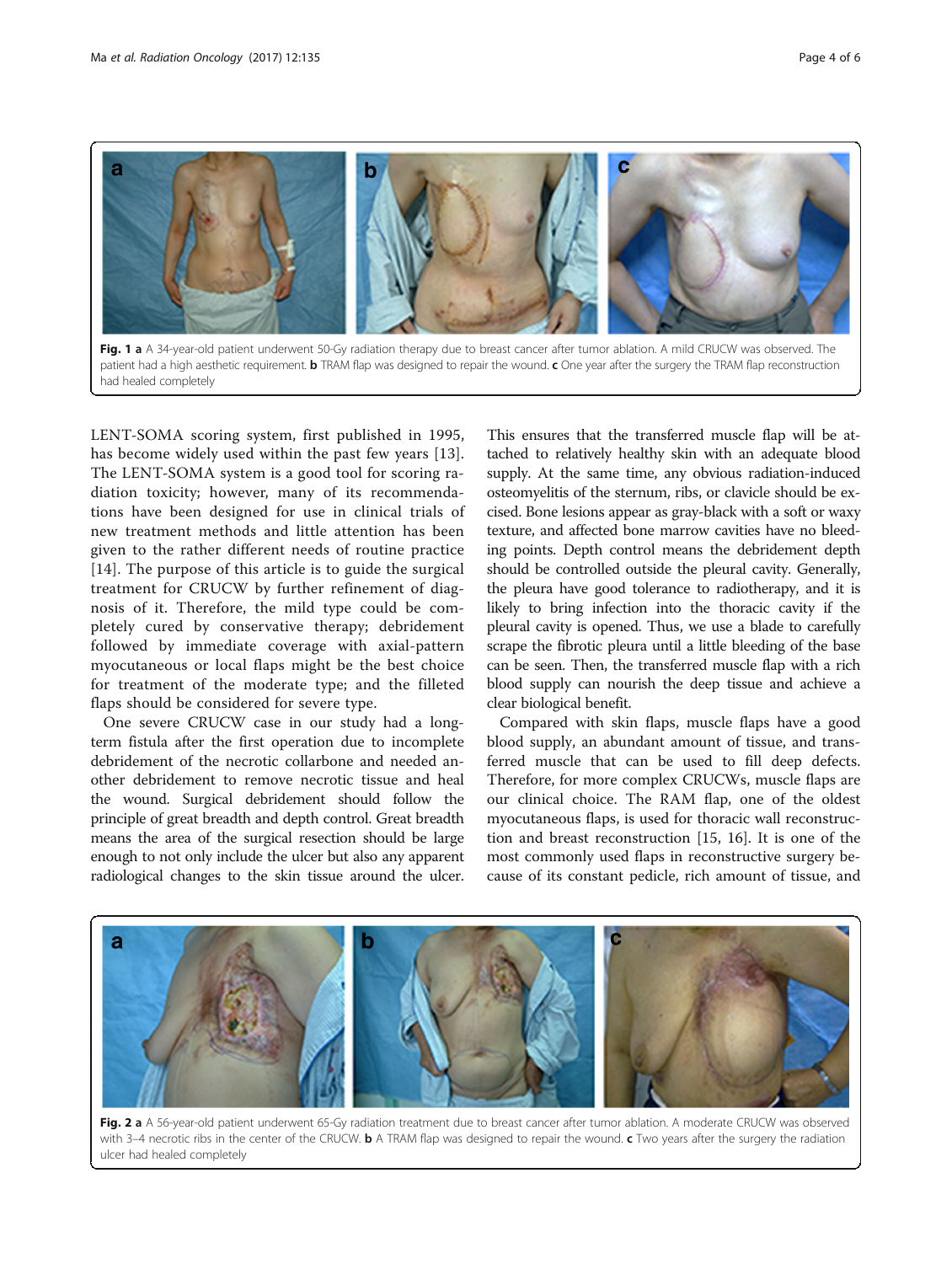<span id="page-4-0"></span>

easy manipulation. In our study, the case with the greatest defect area (500  $\text{cm}^2$ ) and the highest defect location (reaching the collarbone plane) was repaired by a RAM flap. LDM flaps share similar characteristics with RAM flaps but contain a smaller amount of muscle tissue. For smaller tissue defects, lateral chest flaps or contralateral breast flaps may also be employed.

Filleted flaps require sacrificing an upper limb and thus are a heavy psychological and appearance blow for the patient. There are strict indications for the use of filleted flaps: huge CRUCWs involving multiple anatomical areas that are hard to repair; pain that seriously affects the patient's quality of life, and/or CRUCWs that threaten the patient's life. Also, the upper limb must be in disuse due to severe brachial plexus injury or severe lymphedema or have little significance for the patient and the likelihood

of success using conventional repair methods must be extremely low [[17](#page-5-0), [18](#page-5-0)].

Free flaps and perforator flaps may also be useful for soft tissue coverage options. Some studies have reported a superior arterial flow, a larger angiosome and less minor and major complications for the inferior epigastric artery/free TRAM-flap as compared to the superior epigastric artery/pedicled TRAM flap. Therefore, at least for the type 1 and possibly 2 CRUCW free flap surgery, it might be the optional method for choice wherever recipient vessels (internal mammary or thoracodorsal artery) are still present. For those patients lacking sufficient recipient vessels, arteriovenous loops (as singleor two-stage procedures) in combination have been shown to be a safer option with less minor complications, as compared to large and/or multiple pedicled

| Reconstruction            | $CRUCWs(n = 64)$ |                      |                   | Complications                                                           |  |
|---------------------------|------------------|----------------------|-------------------|-------------------------------------------------------------------------|--|
|                           | Mild $(n = 11)$  | Moderate( $n = 45$ ) | Severe( $n = 8$ ) |                                                                         |  |
| Conservation              | 9                |                      |                   | one recurred, cured by LDM flap                                         |  |
| Axial-pattern/local flaps |                  |                      |                   |                                                                         |  |
| <b>TRAM</b>               |                  | 23                   |                   | two distal partial flap necrosis, then cured by skin grafting           |  |
| <b>LRAM</b>               |                  | 8                    |                   |                                                                         |  |
| <b>LDM</b>                |                  | 6                    |                   | two small area of focal necrosis, then cured by skin grafting           |  |
| <b>CLB</b>                |                  | 3                    |                   |                                                                         |  |
| <b>LTR</b>                |                  | 5                    |                   |                                                                         |  |
| Filleted flap             |                  |                      |                   | one wound infection, delayed healing after secondary staged debridement |  |

Table 3 Surgical reconstruction of CRUCWs

Abbreviation: TRAM transverse rectus abdominis myocutaneous flap, LRAM lonti-tudinal rectus abdominis myocutaneous flap, LDM latissimus dorsi musculo-cutaneous flap, CLB contralateral breast flap, LTR lateral thoracic rotation flap